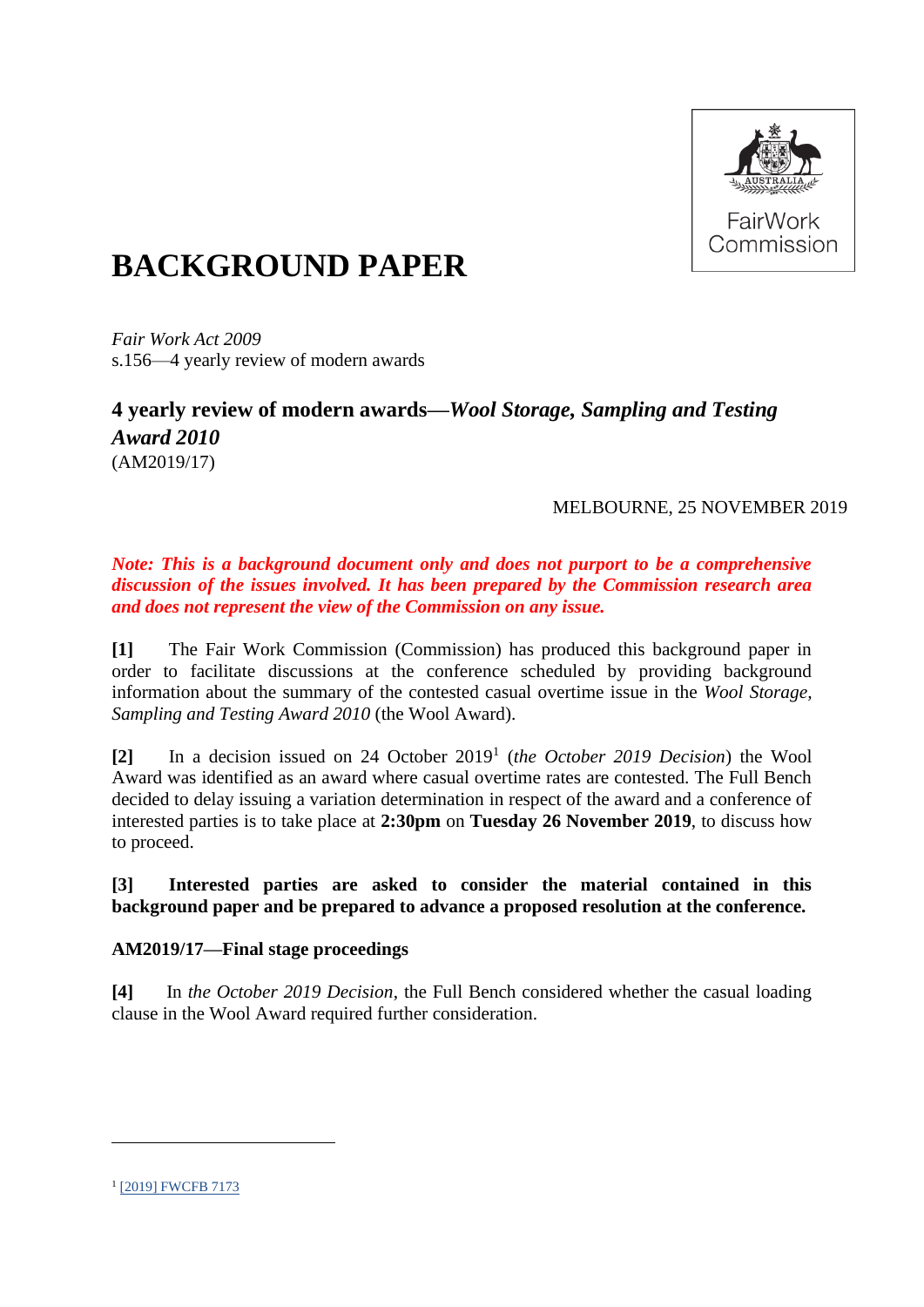**[5]** Clause 11.3(a) reads as follows:

#### '**11.3 Casual loading**

**(a)** For each ordinary hour worked, a casual employee must be paid:

**(i)** the minimum hourly rate in clause 16.1; and

**(ii)** a loading of 25% of the minimum hourly rate.'

**[6]** In a submission dated 9 October 2019, the Australian Workers' Union (AWU) submits the word 'ordinary' be removed from clause 11.3(a) of the Wool Award—Exposure Draft on the basis it departs from the current award and may constitute a significant substantive change.

**[7]** The AWU states the current award wording should prevail until the issue is resolved in AM2017/51—Overtime for casuals.<sup>2</sup>

**[8]** At the hearing on 11 October 2019, ABI and Ai Group opposed the AWU's proposed amendment on the basis it pertains to the interpretation of whether a casual loading is payable on overtime.<sup>3</sup>

**[9]** The Full Bench deferred issuing a variation determination and listed this Conference for 2:30pm on Tuesday 26 November 2019 to discuss how to proceed. 4

#### **AM2017/51—Overtime for casuals**

**[10]** A statement issued on 4 December 2017 identified the Wool Award as ambiguous in relation to whether overtime is payable to casuals, when overtime commences and at what rate overtime is payable.<sup>5</sup>

**[11]** In a submission dated 5 July 2019, ABI submit that 25% casual loading is not applied when calculating overtime for casual employees.<sup>6</sup>

**[12]** In a submission dated 11 July 2019, the AMWU submit that although the casual overtime rates payable pursuant to clauses 10.3(b) are not entirely clear it appears, on balance, that casual loading is paid on a cumulative basis when overtime is worked.<sup>7</sup>

**[13]** The Commission published an Issues Paper on 5 February 2019 which observed the following:

• clause 10.3(b) provides that casual employees are paid a casual loading of  $25\%$ ;

<sup>2</sup> [AWU submission,](https://www.fwc.gov.au/documents/sites/awardsmodernfouryr/am201464andors-sub-awu-091019.pdf) 9 October 2019, at [41].

<sup>3</sup> [Transcript,](https://www.fwc.gov.au/documents/sites/awardsmodernfouryr/20191011_am201917.htm) 11 October 2019, at PN292-PN299.

<sup>&</sup>lt;sup>4</sup> [\[2019\] FWCFB 7173](https://www.fwc.gov.au/documents/decisionssigned/html/2019fwcfb7173.htm) at [198].

<sup>&</sup>lt;sup>5</sup> [\[2017\] FWCFB 6417](https://www.fwc.gov.au/documents/decisionssigned/html/2017fwcfb6417.htm) at Attachment A.

<sup>6</sup> [ABI and NSWBC submission,](https://www.fwc.gov.au/documents/sites/awardsmodernfouryr/am201741-sub-reply-abinswbc-050719.pdf) 5 July 2019, at 55.

<sup>7</sup> [AMWU submission,](https://www.fwc.gov.au/documents/sites/awardsmodernfouryr/am201751-sub-awu-110719.pdf) 11 July 2019, at [78].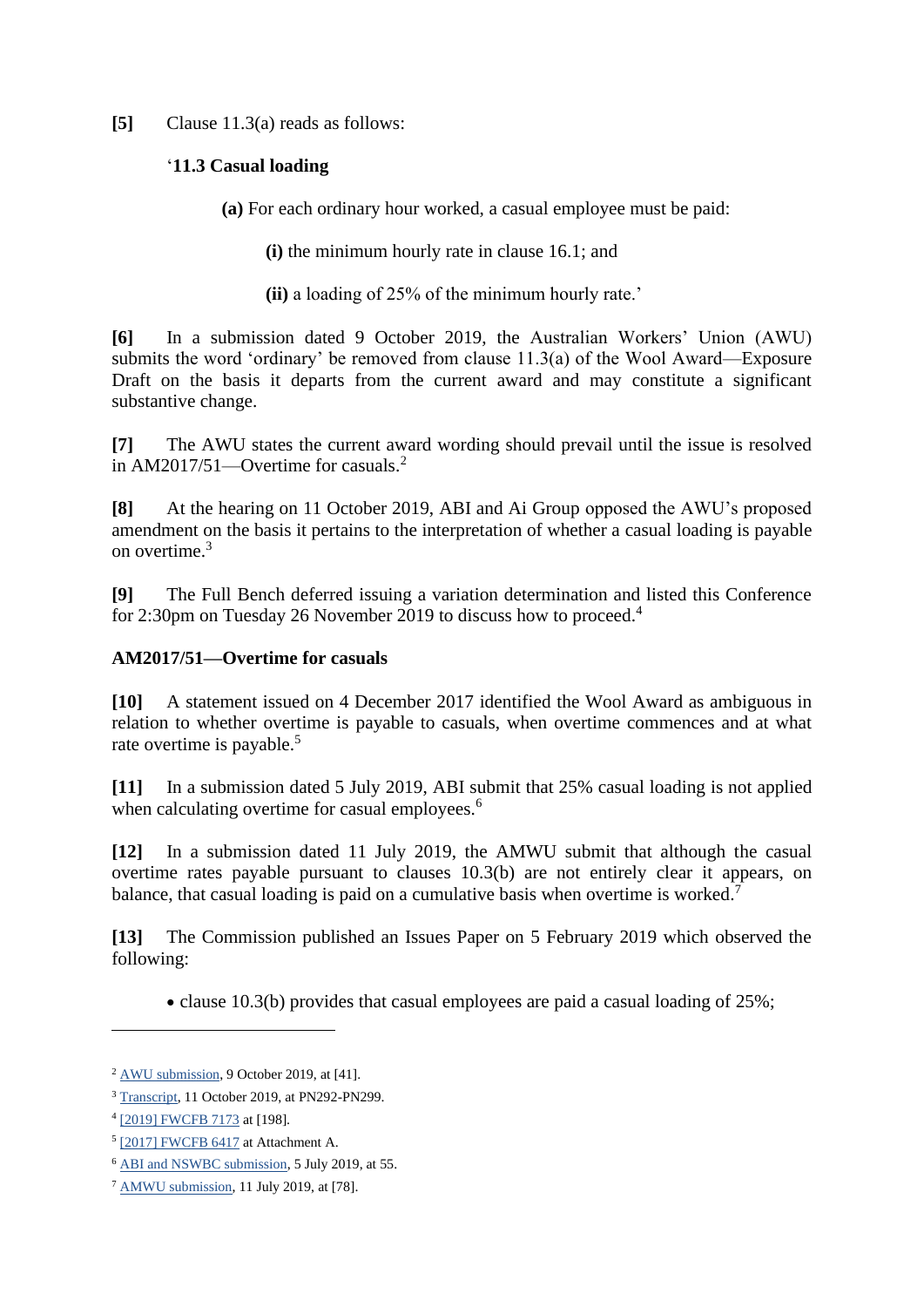- clause 25.1 expresses overtime rates as additional payments of 50%, 100% and 150% of the ordinary hourly base rate of pay, and;
- clause 25.4 specifies that overtime rates are in substitution for any other loadings or penalty rates.<sup>8</sup>

**[14]** A statement issued on 14 October 2019, stated that parties have identified a disagreement about the meaning and effect of the casual overtime provisions in the Wool Award which will be the subject of a hearing before the Full Bench on 16 and 17 December 2019.<sup>9</sup> In response to this statement, submissions were received from the following parties relating to the Wool Award:

[Australian Industry Group](https://www.fwc.gov.au/documents/sites/awardsmodernfouryr/am201751-sub-aig-111119.pdf)

- **[15]** Ai Group submit that the casual loading is not payable under this award.
- **[16]** Ai Group refers to clause 10.3(b), which states:

'For each hour worked, a casual employee will be paid no less than 1/38th of the minimum weekly rate of pay for their classification in clause 13— Classifications and minimum wage rates, plus a casual loading of 25%.'

**[17]** Ai Group submit that clause 10.3(b) is drafted in similar terms to the Oil Award and states that the clause applies to every hour of work performed by a casual and therefore purports to apply to overtime.

[18] Ai Group submit that the clause does not mandate the payment of 1/38<sup>th</sup> of the weekly rate (**hourly rate**) and the casual loading for all hours worked. Ai Group state that rather a casual employee must be paid *no less than* the hourly rate plus the casual loading, for each hour worked.

**[19]** Ai Group refer to the overtime clauses of clause 25.1, 25.2, 25.3 and 25.4. Clause 25.4 which provides for the method of calculation:

#### **25.4 Method of calculation**

(a) When computing overtime payments, each day or shift worked will stand alone. (b) Any payments under this clause are in substitution for any other loadings or penalty rates.

**[20]** Ai Group submit by virtue of clause 25.4(b), overtime rates payable under clause 25, are in substitution of any other loading prescribed by the award. Ai Group further state that the casual loading is payable under the award however it is not required where overtime rates apply.

**[21]** Ai Group submit that the employee is entitled to 150% or 200% of the hourly rate and in any case, clause 10.3(b) is satisfied as casuals are entitled to no less than 125% of the hourly rate.

<sup>&</sup>lt;sup>8</sup> Issues [paper,](https://www.fwc.gov.au/documents/sites/awardsmodernfouryr/am201751-issues-paper-050219-.pdf) 5 February 2019 at 43.

<sup>&</sup>lt;sup>9</sup> [\[2019\] FWCFB 7087](https://www.fwc.gov.au/documents/decisionssigned/html/2019fwc7087.htm) at [10].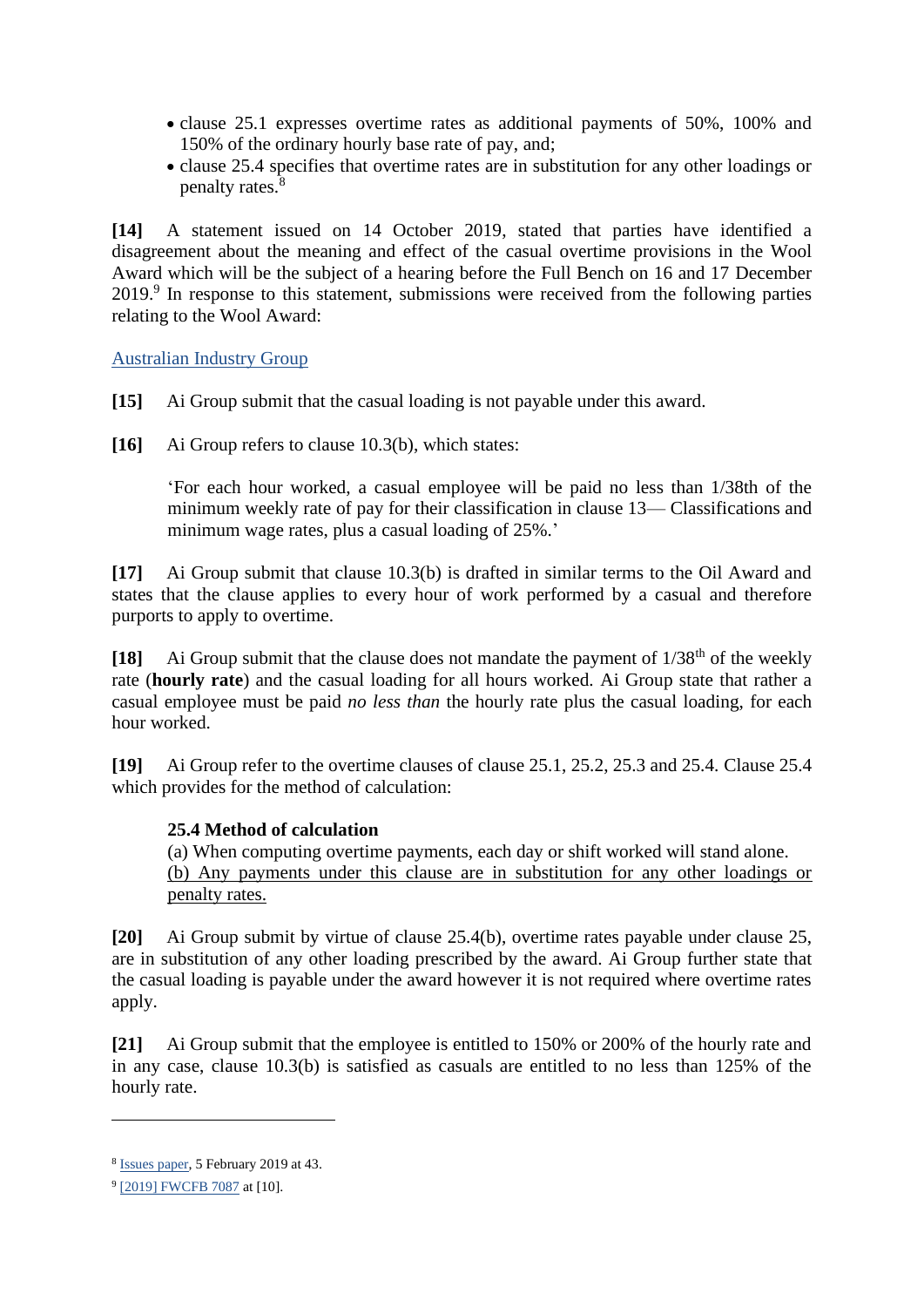[22] Ai Group refer to the Full Bench decision [2015] FWCFB 7236<sup>10</sup> and submit that this view is consistent and supported by the decision made by the Full Bench. Ai Group submit that the decision considered the issue of overtime calculations under the Wool Award that arose from the exposure draft.

**[23]** Ai Group refer to paragraphs [324] – [333] and particularly places emphasis on paragraph [333].

"*Overtime method of calculation*

**[324]** Clause 14 of the Exposure Draft deals with overtime. Clause 14.2 deals with the overtime rates applicable at various times. Clause 14.4 deals with the method of calculating overtime, it states:

'(a) When computing overtime payments, each day or shift worked will stand alone.

(b) Any payments under clause 14.2 are in substitution for any other loadings or penalty rates' (emphasis added)

**[325]** Ai Group submits that the reference to 'any payments under clause 14.2' should be replaced with 'any payments under clause 13 or clause 14.2'. Clause 13 deals with penalty rates for shiftwork, weekend work and for ordinary hours worked on a public holiday.

**[326]** The AWU opposes Ai Group proposal. Both parties rely on the terms of the current modern award in support of their respective positions. Clause 25 of the current modern award provides as follows:

…

**[327]** Ai Group relies on clause 25.4(b) of the current award and contends that clause 14.4(b) of the Exposure Draft only applies to overtime rates in clause 14 and that consistent with clause 25.4(b) of the current award should make it clear that the shiftwork, weekend work and public holiday penalties in clause 13 are in substitution for any other loadings or penalty rates.

**[328]** The AWU submits clause 25.4(b) in the current award only follows the provision on overtime and does not extend to shiftwork penalties, weekend work and public holidays, which come after clause 25.4(b).

**[329]** The resolution of this issue depends on the proper construction of clause 25.4(b) of the current award, which says: 'Any payments under this clause are in substitution for any other loadings or penalty rates' (emphasis added)

…

<sup>10</sup> Paras [324] – [333].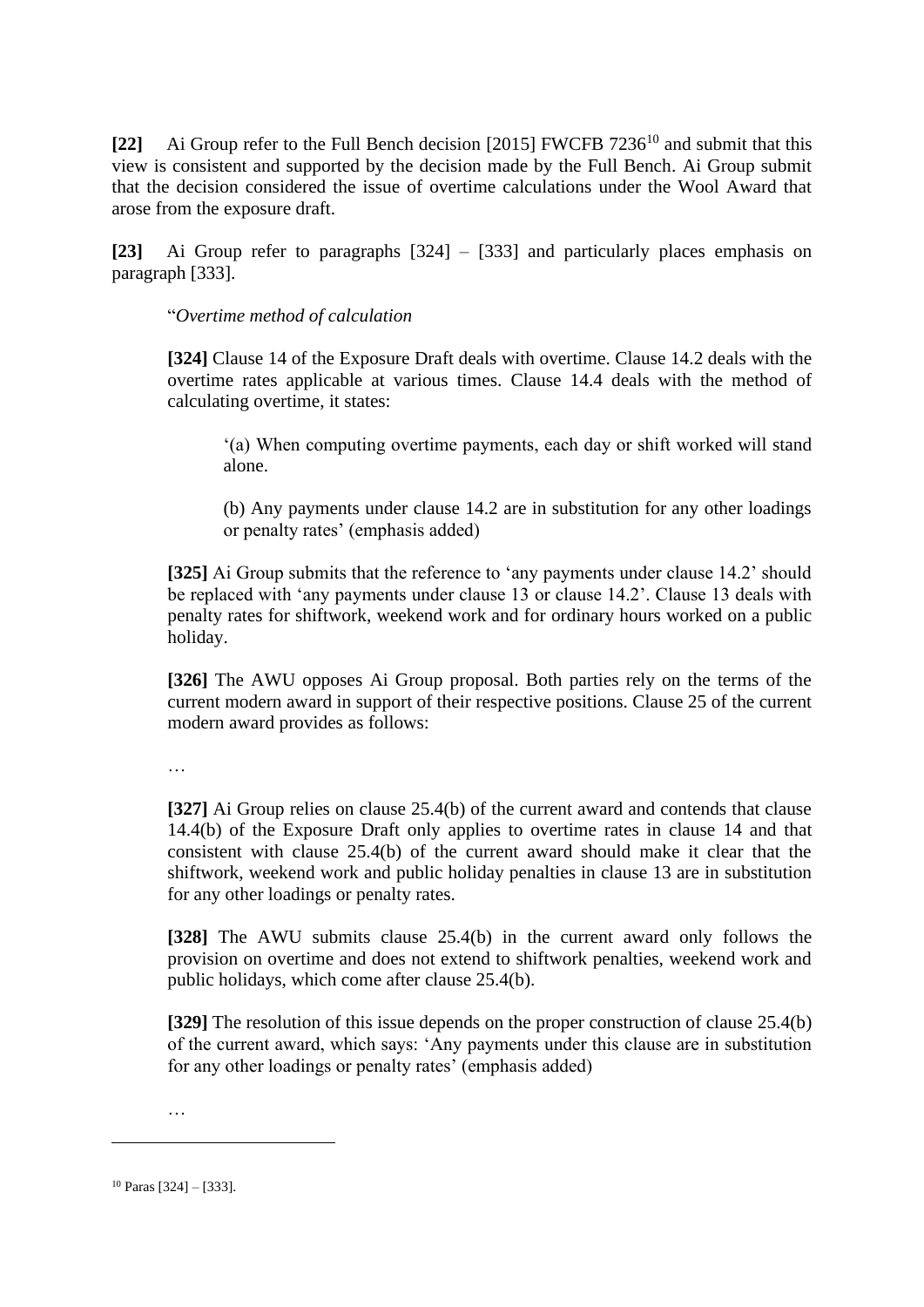**[332]** Whatever may be the correct interpretation of 'Any payments under this clause' it is clear that such payments are 'in substitution for' any 'other loadings or penalty rates', that is, they are substitution for the loadings and penalty rates provided elsewhere in the award. In this regard we note that clause 10.3(b) of the current award provides for 'casual loading of 25%'. It follows that if Ai Group's proposed amendment is adopted then casual employees working, say, on weekends, would be entitled to the payments for weekend work under clause 25.7 but not the 25% casual loading provided in clause 10.3(b).

**[333]** The proposed amendment raises the general question of whether the casual loading is applied on top of other loadings or penalties. It seems clear that the current award provides that overtime payments are paid in substitution for the casual loading. However, it is not clear whether weekend and other penalties are paid in substitution for the casual loading or whether the casual loading is applied to the weekend penalty rate. Given the ambiguity in the current award this is essentially a merit issue and we will refer it to the Casual and Part-time Employment Full Bench in AM2014/197."

**[24]** Ai Group refer particularly to the above paragraphs of the Full Bench decision and submit that the Full Bench express the view that it seemed clear that the current award provides that overtime payments are paid in substitution for the casual loading and submits there is no reason to depart from this view.

#### [ABI](https://www.fwc.gov.au/documents/sites/awardsmodernfouryr/am201751-sub-abinswbc-121119.pdf)

**[25]** ABI refer to clause 10.3 of the Wool award and submit that the clause purports to apply the casual loading to all hours worked by the employee, which might feasibly include overtime. They submit that overtime however is not expressly referenced in this clause. They submit that this clause must be read in conjunction with the overtime provisions of the award at clause 25.

**[26]** ABI submit that the penalties are calculated on the ordinary hourly base rate of pay. They contend that clause 25.4 proceeds to confirm that the overtime penalties are to be substituted in lieu of all other penalties and loadings contained in the award. They submit that the "plain effect" of this clause is to render all loadings (including the casual loading) not payable when overtime is paid.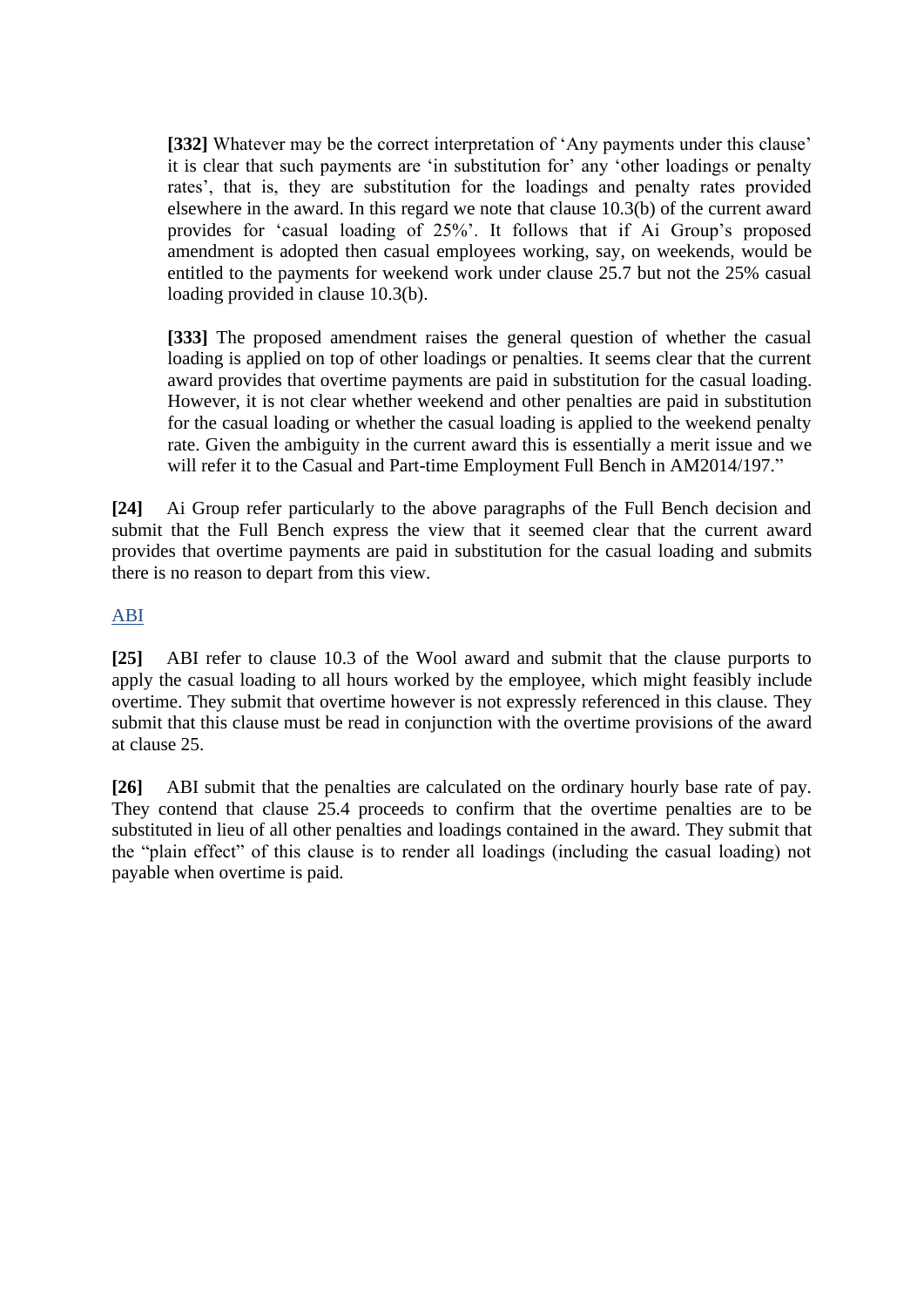#### **AM2014/94—Award stage proceedings**

**[27]** In the overtime provisions of the Exposure Draft, clause 21.3(b) (previously clause 14.2) states:

#### '**21.3 Method of calculation**

…

**(b)** Any payments under clause 21.1 are in substitution for any other loadings or penalty rates.'

**[28]** In a submission dated 24 October 2014, Ai Group submit that clause 21.3(b), which excludes "other loadings or penalty rates" from overtime payments should be extended to payments for shift work, weekend work and public holidays.<sup>11</sup>

[29] The AWU, supported by the NUW,<sup>12</sup> opposed Ai Group's proposal to extend the overtime method of calculation to shift work penalties, weekend work and public holidays and stated that the method of calculation of overtime in the current award is isolated to overtime.<sup>13</sup> It submit that in the current award the provisions relating to shift work penalties, weekend work and public holidays are contained in a separate clause.

**[30]** In a decision issued on 23 October 2015 dealing with Ai Group's submission, the Full Bench made the following observations about overtime payments and casual loading:

"The proposed amendment raises the general question of whether the casual loading is applied on top of other loadings or penalties. It seems clear that the current award provides that overtime payments are paid in substitution for the casual loading…"<sup>14</sup>

**[31]** The issue was subsequently referred to the Casual and Part Time Employment Full Bench. No interested party pursued the matter through these proceedings.

**[32]** In a recent submission dated 20 September 2019, Ai Group submit this related issue remains outstanding.<sup>15</sup>

<sup>&</sup>lt;sup>11</sup> [Ai Group submission,](https://www.fwc.gov.au/documents/sites/awardsmodernfouryr/am201467andors-sub-aig-241014.pdf) at [229].

<sup>12</sup> [Transcript,](https://www.fwc.gov.au/documents/sites/awardsmodernfouryr/191114am201491andors.pdf) 19 November 2019, at PN1679.

<sup>13</sup> Australian Workers' Union [submission,](https://www.fwc.gov.au/documents/sites/awardsmodernfouryr/am201494-replysub-awu-121114.pdf) 12 November 2014, at [3]–[4].

<sup>14</sup> [\[2015\] FWCFB 7236,](https://www.fwc.gov.au/documents/decisionssigned/html/2015fwcfb7236.htm#P1492_145634) at [333].

<sup>15</sup> [Ai Group submission,](https://www.fwc.gov.au/documents/sites/awardsmodernfouryr/am201479andors-sub-aigroup-200919.pdf) 20 September 2019, at [117] – [120].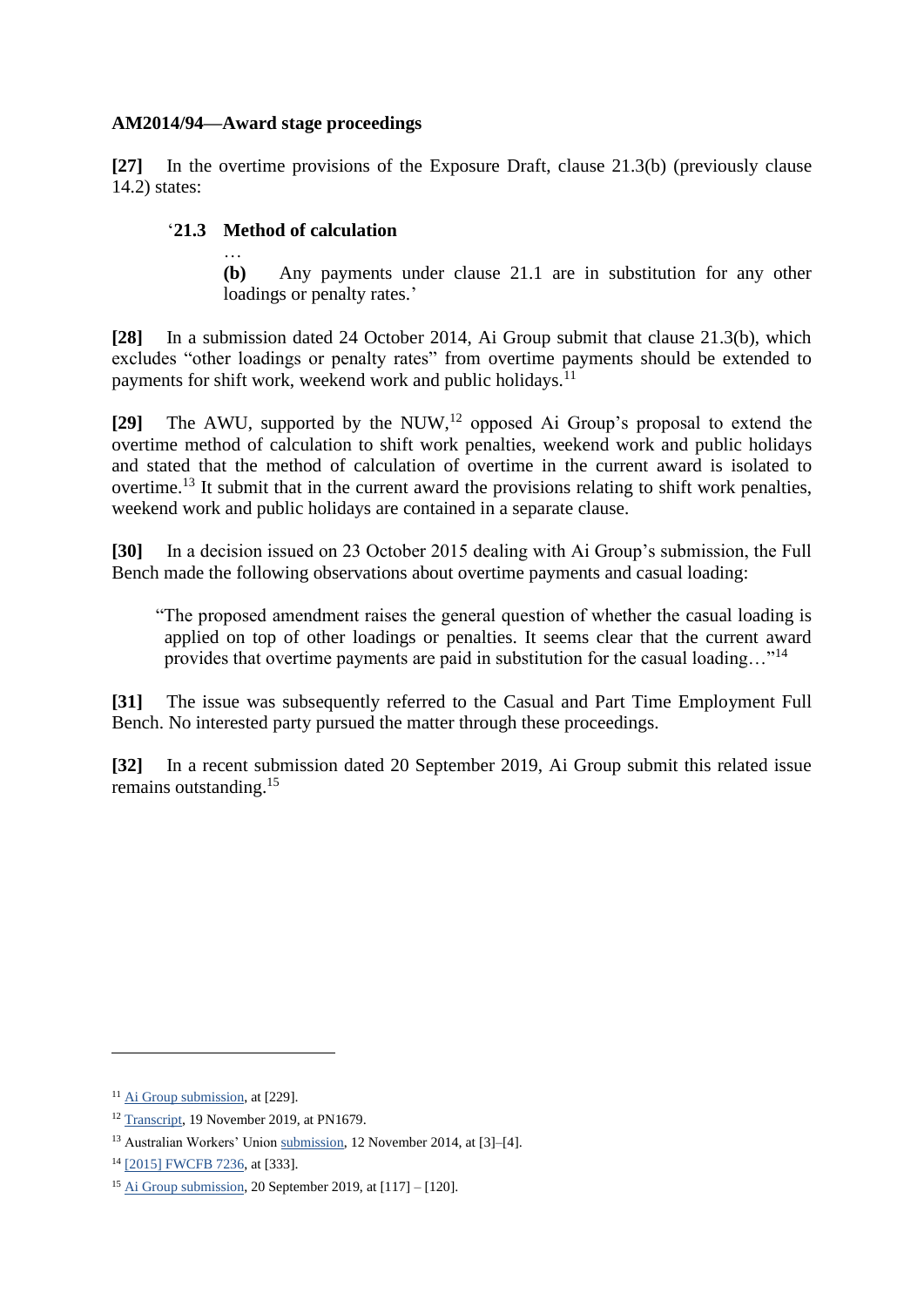| Wool Storage, Sampling and Testing Award 2010-current award                                                                                                                                                                                                                                                                                                                                                                               |      | Wool Storage, Sampling and Testing Award-Exposure Draft                                                                                                                                                                                                         |                              |  |  |
|-------------------------------------------------------------------------------------------------------------------------------------------------------------------------------------------------------------------------------------------------------------------------------------------------------------------------------------------------------------------------------------------------------------------------------------------|------|-----------------------------------------------------------------------------------------------------------------------------------------------------------------------------------------------------------------------------------------------------------------|------------------------------|--|--|
| 10.3<br><b>Casual employment</b><br><br>(b) For each hour worked, a casual employee will be paid no less than 1/38th of<br>the minimum weekly rate of pay for their classification in clause 13-<br>Classifications and minimum wage rates, plus a casual loading of 25%.                                                                                                                                                                 | 11.3 | <b>Casual loading</b><br>(a) For each ordinary hour worked, a casual employee must be paid:<br>(i)<br>the minimum hourly rate in clause 16.1; and<br>(ii)<br>a loading of 25% of the minimum hourly rate, for the classification<br>in which they are employed. |                              |  |  |
| 25.1<br>Overtime payments—employees other than continuous shiftworkers<br>Except where provided otherwise in this clause, an employee (other than a<br>continuous shiftworker) will be paid the following additional payments for<br>all work done in addition to their ordinary hours:<br>(a)<br>50% of the ordinary hourly base rate of pay for the first two hours<br>and 100% of the ordinary hourly base rate of pay thereafter, for | 21.1 | <b>Overtime rates</b><br>An employee will be paid the following overtime rates for all work done in<br>addition to their ordinary hours:<br>For overtime worked on<br>Overtime rate<br>% of minimum hourly<br>rate                                              |                              |  |  |
| overtime worked from Monday to 12.00 pm Saturday;<br>(b)<br>100% of the ordinary hourly base rate of pay for overtime worked<br>after 12.00 pm on a Saturday and at any time on a Sunday; and<br>(c)<br>150% of the ordinary hourly base rate of pay for overtime worked<br>on a public holiday.                                                                                                                                          |      | Monday to 12 noon Saturday—first 2 hours<br>Monday to 12 noon Saturday-after<br>$\alpha$ hours<br>Saturday-after 12 noon<br>Sunday all day                                                                                                                      | 150%<br>200%<br>200%<br>200% |  |  |
|                                                                                                                                                                                                                                                                                                                                                                                                                                           |      | Public holiday all day<br>Continuous shiftworkers<br>All overtime hours                                                                                                                                                                                         | 250%<br>200%                 |  |  |

## *Attachment A – comparison table of the relevant provisions from the Wool Storage, Sampling and Testing Award 2010 and the Wool Storage, Sampling and Testing Award—Exposure Draft*